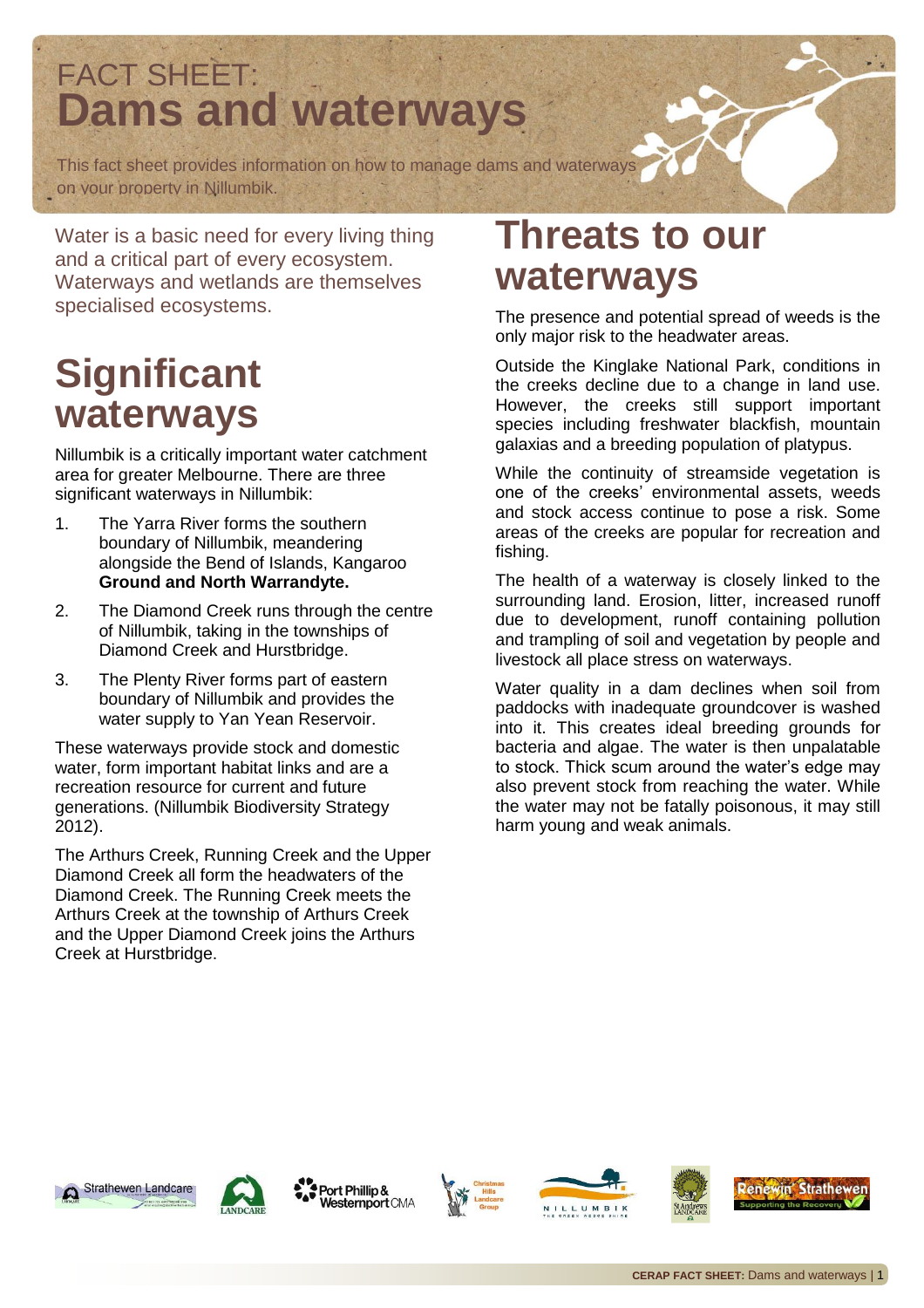## **What you can do**

- Monitor water quality regularly. Measuring pH and salinity is not difficult and equipment is available at a reasonable cost so routine measurements should be part of your water quality management.
- Keep stock away from beds and banks of streams by providing watering points at a distance from them.
- Fence waterways with wildlife friendly fencing.
- Test water quality regularly so you know the overall health of your waterways and can identify any problems with them.
- Participate in the Healthy Waterways Waterwatch, water quality monitoring

program for Diamond Creek, Arthurs Creek and their tributaries.

- Establish and maintain complete vegetation cover on the catchment area. Bare soil and patchy vegetation lead to erosion.
- Be careful to use fertilise only where necessary. Obtain a soil analysis and seek professional advice before applying fertiliser. Some Landcare Groups in Nillumbik have soil testing kits available for loan. Do not spread fertiliser close to drainage lines and dams.
- Manage all stock so that manure, other wastes and run-off are carefully controlled and contained.
- Avoid cultivating steep slopes.
- Shade dams from sunlight by growing trees around them.



Caption: This image illustrates what you can do to improve water quality in your dam and in the connecting waterway. Grazing has been excluded from the area around the dam and there are many grasses and sedges surrounding the dam filtering sediments. There is revegetation upslope of the dam to provide shade.

Photo source: Tim O'Donnell